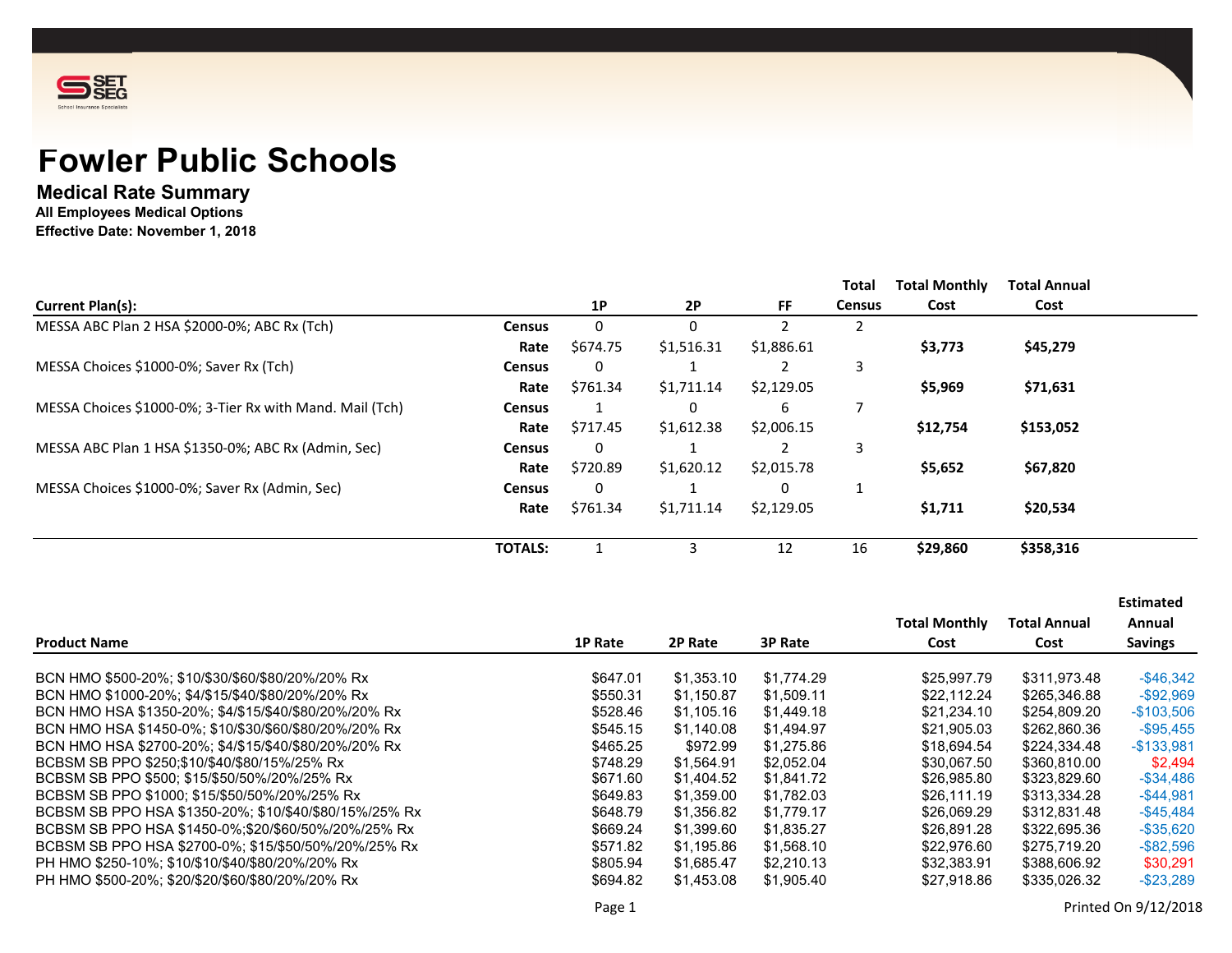| PH HMO \$1000-20%: \$20/\$20/\$60/\$80/20%/20% Rx     | \$655.19 | \$1.370.20 | \$1.796.72 | \$26,326.43 | \$315,917.16 | $-$ \$42,398  |
|-------------------------------------------------------|----------|------------|------------|-------------|--------------|---------------|
| PH HMO HSA \$1400-10%: \$20/\$20/\$60/\$80/20%/20% Rx | \$618.05 | \$1.292.54 | \$1.694.88 | \$24.834.23 | \$298,010.76 | $-$ \$60.305  |
| PH HMO HSA \$2000-30%; \$20/\$20/\$60/\$80/20%/20% Rx | \$521.39 | \$1,090.38 | \$1,429.80 | \$20,950.13 | \$251.401.56 | $-$106,914$   |
| PH POS \$250-0%; \$10/\$10/\$40/\$80/20%/20% Rx       | \$875.17 | \$1,830.25 | \$2,399.98 | \$35,165.68 | \$421.988.16 | \$63,673      |
| PH POS \$500-20%; \$20/\$20/\$60/\$80/20%/20% Rx      | \$725.96 | \$1,518.21 | \$1,990.80 | \$29.170.19 | \$350,042.28 | $-$ \$8,273   |
| PH POS \$1000-20%: \$20/\$20/\$60/\$80/20%/20% Rx     | \$693.27 | \$1.449.84 | \$1,901.16 | \$27.856.71 | \$334.280.52 | $-$ \$24,035  |
| PH POS HSA \$1400-10%: \$20/\$20/\$60/\$80/20%/20% Rx | \$654.03 | \$1.367.79 | \$1.793.55 | \$26,280.00 | \$315,360.00 | $-$ \$42,956  |
| PH POS HSA \$2000-30%: \$20/\$20/\$60/\$80/20%/20% Rx | \$546.27 | \$1.142.42 | \$1.498.03 | \$21.949.89 | \$263.398.68 | $-$ \$94,917  |
| McLaren HMO \$500-10%; \$5/\$30/\$200/\$300 Rx        | \$782.26 | \$1.635.94 | \$2.145.18 | \$31.432.24 | \$377.186.88 | \$18,871      |
| McLaren HMO \$1800-25%: \$20/\$60/\$250/\$350 Rx      | \$649.34 | \$1.357.98 | \$1.780.69 | \$26.091.56 | \$313,098.72 | $-$ \$45.217  |
| McLaren HMO \$6000-30%; \$30/\$100/\$250/\$350 Rx     | \$570.49 | \$1.193.08 | \$1.564.46 | \$22.923.25 | \$275.079.00 | $-$ \$83,237  |
| McLaren HMO HSA \$1350-0%: 0% Rx after deductible     | \$733.22 | \$1.533.39 | \$2.010.70 | \$29.461.79 | \$353,541.48 | $-$ \$4.774   |
| McLaren HMO HSA \$1750-20%; \$10/\$40/\$80/20% Rx     | \$624.77 | \$1,306.58 | \$1.713.30 | \$25.104.11 | \$301.249.32 | $-$ \$57,066  |
| McLaren HMO HSA \$3000-30%; \$10/\$40/\$80/20% Rx     | \$483.55 | \$1.011.26 | \$1.326.04 | \$19,429.81 | \$233.157.72 | $-$ \$125,158 |
| McLaren HMO HSA \$6550-0%; 0% Rx after deductible     | \$443.41 | \$927.30   | \$1.215.95 | \$17.816.71 | \$213,800.52 | $-$ \$144,515 |

**DISCLAIMER: This document is a summary of certain plan features. It should not be interpreted as a complete comparison of the products represented.**

## **All Proposed Plans:**

\*Rates include certain federal taxes and fees established by the Affordable Care Act as well as certain State taxes and assessments. The figures are estimates and may change for future billings.

## **BCBSM:**

\*BCBSM/BCN quoted rates do not include commission. SET SEG has added 3% to the quoted rates to account for commission.

## **SET SEG:**

\*SET SEG applies the 1.5% administrative fee to census information provided by the district for the purposes of quoting. In the event that the census proves to be inaccurate and actual group enrollment and participation changes by more than 10%, the districts rates will be subject to change. The rate change may occur during any billing cycle of the current term as determined by SET SEG.

\*Proposed rates are based on census provided by the district. Rates may change based on actual group enrollment and participation.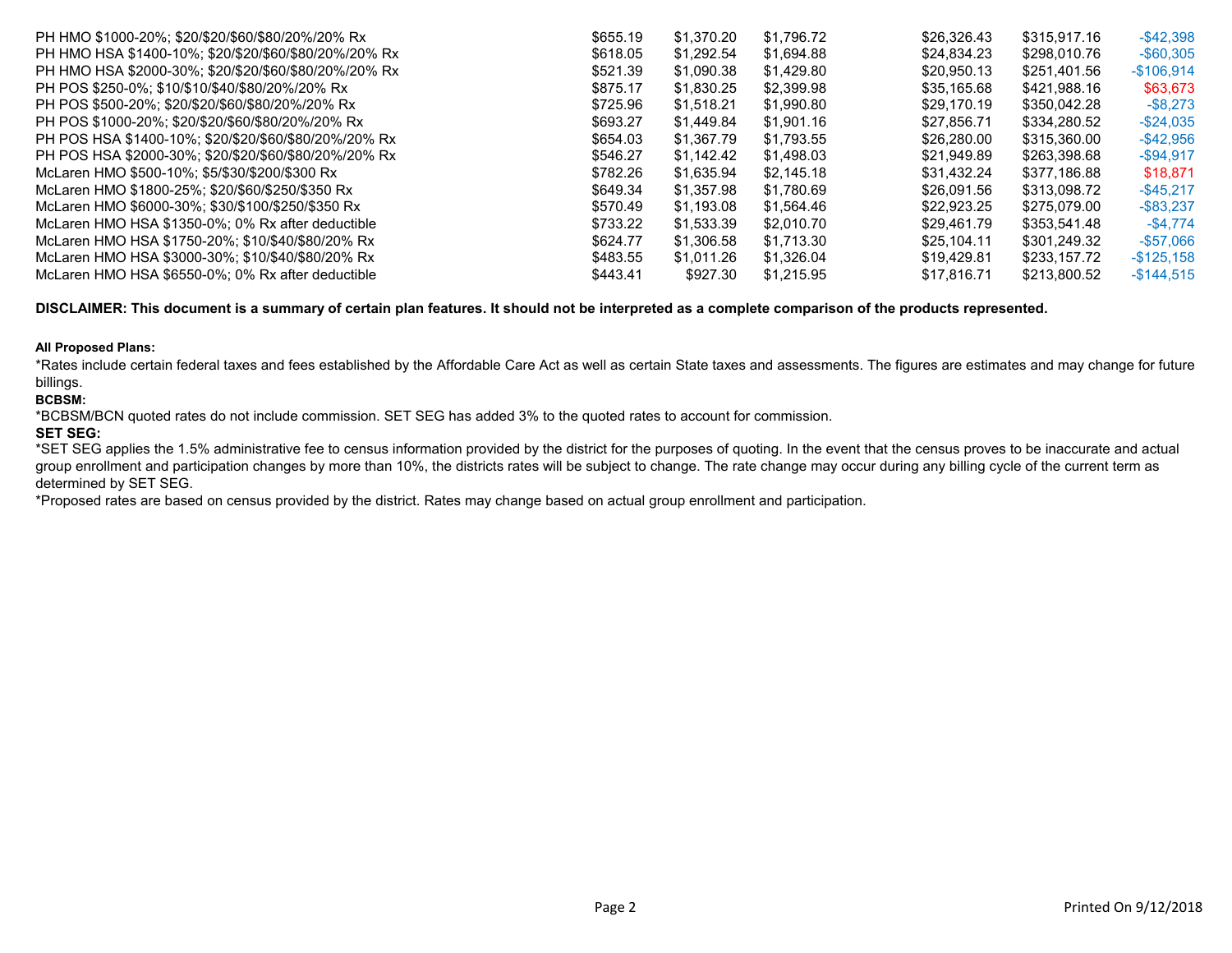Shading Color Blue Blue BluBlue Blue BluBlue Blue BluBlue Blue Blu



## **Fowler Public Schools**

**Medical Plan Analysis All Employees Medical Options Effective Date: November 1, 2018**

| Ellective Date: November 1, 2010                                                                                                     |                                                                    |                                                                                                                              | <b>Multiple Options</b>                                                                                                                          |                                                                         |                                                                                                                              | Option 1                                                                           | Option 2                                                                           | Option 3                                                                               | Option 4                                                                               |
|--------------------------------------------------------------------------------------------------------------------------------------|--------------------------------------------------------------------|------------------------------------------------------------------------------------------------------------------------------|--------------------------------------------------------------------------------------------------------------------------------------------------|-------------------------------------------------------------------------|------------------------------------------------------------------------------------------------------------------------------|------------------------------------------------------------------------------------|------------------------------------------------------------------------------------|----------------------------------------------------------------------------------------|----------------------------------------------------------------------------------------|
|                                                                                                                                      | <b>MESSA®</b><br>ABC Rx (Tch)                                      | <b>MESSA</b> <sup>®</sup><br>(Tch)                                                                                           | <b>MESSA®</b><br>MESSA ABC Plan 2 HSA \$2000-0%; MESSA Choices \$1000-0%; Saver Rx   MESSA Choices \$1000-0%; 3-Tier Rx<br>with Mand. Mail (Tch) | <b>MESSA®</b><br>MESSA ABC Plan 1 HSA \$1350-0%;<br>ABC Rx (Admin, Sec) | <b>MESSA®</b><br>MESSA Choices \$1000-0%; Saver Rx<br>(Admin, Sec)                                                           | <b>Blue Care Network ®</b><br>BCN HMO \$500-20%;<br>\$10/\$30/\$60/\$80/20%/20% Rx | <b>Blue Care Network ®</b><br>BCN HMO \$1000-20%;<br>\$4/\$15/\$40/\$80/20%/20% Rx | <b>Blue Care Network ®</b><br>BCN HMO HSA \$1350-20%;<br>\$4/\$15/\$40/\$80/20%/20% Rx | <b>Blue Care Network ®</b><br>BCN HMO HSA \$2700-20%;<br>\$4/\$15/\$40/\$80/20%/20% Rx |
| <b>Rate Period</b>                                                                                                                   | 1/1/2019-12/31/2019                                                | 1/1/2019-12/31/2019                                                                                                          | 1/1/2019-12/31/2019                                                                                                                              | 1/1/2019-12/31/2019                                                     | 1/1/2019-12/31/2019                                                                                                          | 11/1/2018-10/31/2019                                                               | 11/1/2018-10/31/2019                                                               | 11/1/2018-10/31/2019                                                                   | 11/1/2018-10/31/2019                                                                   |
| <b>Benefits</b>                                                                                                                      |                                                                    |                                                                                                                              |                                                                                                                                                  |                                                                         |                                                                                                                              |                                                                                    |                                                                                    |                                                                                        |                                                                                        |
| <b>Deductible</b>                                                                                                                    |                                                                    |                                                                                                                              |                                                                                                                                                  |                                                                         |                                                                                                                              |                                                                                    |                                                                                    |                                                                                        |                                                                                        |
| Individual<br>Family                                                                                                                 | \$2,000<br>\$4,000                                                 | \$1,000<br>\$2,000                                                                                                           | \$1,000<br>\$2,000                                                                                                                               | \$1,350<br>\$2,700                                                      | \$1,000<br>\$2,000                                                                                                           | \$500<br>\$1,000                                                                   | \$1,000<br>\$2,000                                                                 | \$1,350<br>\$2,700                                                                     | \$2,700<br>\$5,400                                                                     |
| Coinsurance                                                                                                                          | 0% coinsurance after deductible                                    | 0% coinsurance                                                                                                               | 0% coinsurance                                                                                                                                   | 0% coinsurance after deductible                                         | 0% coinsurance                                                                                                               | 20% coinsurance                                                                    | 20% coinsurance                                                                    | 20% coinsurance after deductible                                                       | 20% coinsurance after deductible                                                       |
| <b>Coinsurance Maximum</b>                                                                                                           |                                                                    |                                                                                                                              |                                                                                                                                                  |                                                                         |                                                                                                                              | \$3,000 single, \$6,000 2p/family                                                  | \$2,500 single, \$5,000 2p/family                                                  | \$1,000 single, \$2,000 2p/family                                                      | \$2,300 single, \$4,600 2p/family                                                      |
| <b>Out-of-Pocket Maximum</b>                                                                                                         |                                                                    |                                                                                                                              |                                                                                                                                                  |                                                                         |                                                                                                                              |                                                                                    |                                                                                    |                                                                                        |                                                                                        |
| Individual                                                                                                                           | \$3,000                                                            | \$2,000 medical maximum and<br>\$1,000 Rx maximum<br>\$4,000 medical maximum and                                             | \$2,000 medical maximum and<br>\$2,000 Rx maximum<br>\$4,000 medical maximum and                                                                 | \$2,350                                                                 | \$2,000 medical maximum and<br>\$1,000 Rx maximum<br>\$4,000 medical maximum and                                             | \$6,600                                                                            | \$6,600                                                                            | \$2,350                                                                                | \$5,000                                                                                |
| Family                                                                                                                               | \$6,000                                                            | \$2,000 Rx maximum                                                                                                           | \$4,000 Rx maximum                                                                                                                               | \$4,700                                                                 | \$2,000 Rx maximum                                                                                                           | \$13,200                                                                           | \$13,200                                                                           | \$4,700                                                                                | \$10,000                                                                               |
| <b>Professional Services</b>                                                                                                         |                                                                    |                                                                                                                              |                                                                                                                                                  |                                                                         |                                                                                                                              |                                                                                    |                                                                                    |                                                                                        |                                                                                        |
| Office Visit                                                                                                                         | 0% coinsurance after deductible                                    | \$20 copay (subject to deductible<br>and office visit copayment)                                                             | \$20 copay (subject to deductible<br>and office visit copayment)                                                                                 | 0% coinsurance after deductible                                         | \$20 copay (subject to deductible<br>and office visit copayment)                                                             | \$20 copay                                                                         | \$20 copay                                                                         | 20% coinsurance after deductible                                                       | 20% coinsurance after deductible                                                       |
| Specialist Visit                                                                                                                     | 0% coinsurance after deductible                                    | \$20 copay (subject to deductible<br>and office visit copayment)                                                             | \$20 copay (subject to deductible<br>and office visit copayment)                                                                                 | 0% coinsurance after deductible                                         | \$20 copay (subject to deductible<br>and office visit copayment)                                                             | \$40 copay                                                                         | \$40 copay                                                                         | 20% coinsurance after deductible                                                       | 20% coinsurance after deductible                                                       |
| Chiropractic                                                                                                                         | 0% coinsurance after<br>deductible/38 visits per year              | Subject to deductible and<br>coinsurance/38 visits per year                                                                  | Subject to deductible and<br>coinsurance/38 visits per year                                                                                      | 0% coinsurance after<br>deductible/38 visits per year                   | Subject to deductible and<br>coinsurance/38 visits per year                                                                  | \$40 copay/30 visits per year (when<br>referred)                                   | \$40 copay/30 visits per year (when<br>referred)                                   | 20% coinsurance after deductible/30<br>visits per year (when referred)                 | 20% coinsurance after deductible/30<br>visits per year (when referred)                 |
| <b>Emergency Services</b>                                                                                                            |                                                                    |                                                                                                                              |                                                                                                                                                  |                                                                         |                                                                                                                              |                                                                                    |                                                                                    |                                                                                        |                                                                                        |
| Urgent Care                                                                                                                          | 0% coinsurance after deductible<br>0% coinsurance after deductible | \$25 copay<br>(Subject to deductible and urgent<br>care copayment)<br>\$50 copay (Subject to deductible<br>and ER copayment) | \$25 copay<br>(Subject to deductible and urgent<br>care copayment)<br>\$50 copay (Subject to deductible<br>and ER copayment)                     | 0% coinsurance after deductible<br>0% coinsurance after deductible      | \$25 copay<br>(Subject to deductible and urgent<br>care copayment)<br>\$50 copay (Subject to deductible<br>and ER copayment) | \$50 copay<br>\$150 copay                                                          | \$50 copay<br>\$150 copay                                                          | 20% coinsurance after deductible<br>20% coinsurance after deductible                   | 20% coinsurance after deductible<br>20% coinsurance after deductible                   |
| Emergency Room<br><b>Prescription Drugs</b>                                                                                          |                                                                    |                                                                                                                              |                                                                                                                                                  |                                                                         |                                                                                                                              |                                                                                    |                                                                                    |                                                                                        |                                                                                        |
| Preferred Generic                                                                                                                    |                                                                    |                                                                                                                              |                                                                                                                                                  |                                                                         |                                                                                                                              | \$10 copay                                                                         | \$4 copay                                                                          | \$4 copay after deductible                                                             | \$4 copay after deductible                                                             |
| Generic                                                                                                                              | ABC Rx                                                             | Saver Rx                                                                                                                     | 3-Tier Rx with Mandatory Mail                                                                                                                    | ABC Rx                                                                  | Saver Rx                                                                                                                     | \$30 copay                                                                         | \$15 copay                                                                         | \$15 copay after deductible                                                            | \$15 copay after deductible                                                            |
| Preferred Brand                                                                                                                      | ABC Rx                                                             | Saver Rx                                                                                                                     | 3-Tier Rx with Mandatory Mail                                                                                                                    | ABC Rx                                                                  | Saver Rx                                                                                                                     | \$60 copay                                                                         | \$40 copay                                                                         | \$40 copay after deductible                                                            | \$40 copay after deductible                                                            |
| Non-Preferred Brand                                                                                                                  | ABC Rx                                                             | Saver Rx                                                                                                                     | 3-Tier Rx with Mandatory Mail                                                                                                                    | ABC Rx                                                                  | Saver Rx                                                                                                                     | \$80 copay                                                                         | \$80 copay                                                                         | \$80 copay after deductible<br>20% coinsurance after deductible                        | \$80 copay after deductible<br>20% coinsurance after deductible                        |
| <b>Preferred Specialty</b>                                                                                                           | ABC Rx                                                             | Saver Rx                                                                                                                     | 3-Tier Rx with Mandatory Mail                                                                                                                    | ABC Rx                                                                  | Saver Rx                                                                                                                     | 20% coinsurance (\$200 max)                                                        | 20% coinsurance (\$200 max)                                                        | (\$200 max)<br>20% coinsurance after deductible                                        | (\$200 max)<br>20% coinsurance after deductible                                        |
| Non-Preferred Specialty                                                                                                              | ABC Rx                                                             | Saver Rx                                                                                                                     | 3-Tier Rx with Mandatory Mail                                                                                                                    | ABC Rx                                                                  | Saver Rx                                                                                                                     | 20% coinsurance (\$300 max)                                                        | 20% coinsurance (\$300 max)                                                        | (\$300 max)                                                                            | (\$300 max)                                                                            |
| <b>Quoted Rates &amp; Census</b>                                                                                                     |                                                                    |                                                                                                                              |                                                                                                                                                  |                                                                         |                                                                                                                              |                                                                                    |                                                                                    |                                                                                        |                                                                                        |
| Single<br>Two Person<br>Family                                                                                                       | \$674.75<br>\$1,516.31<br>\$1,886.61                               | \$761.34<br>\$1,711.14<br>\$2,129.05                                                                                         | \$717.45<br>\$1,612.38<br>\$2,006.15                                                                                                             | \$720.89<br>\$1,620.12<br>\$2,015.78                                    | \$761.34<br>\$1,711.14<br>\$2,129.05                                                                                         | \$647.01<br>\$1,353.10<br>12<br>\$1,774.29                                         | \$550.31<br>\$1,150.87<br>12 I<br>\$1,509.11                                       | \$528.46<br>\$1,105.16<br>$\mathbf{3}$<br>12<br>\$1,449.18                             | \$465.25<br>\$972.99<br>\$1,275.86<br>  12                                             |
| Cost                                                                                                                                 |                                                                    |                                                                                                                              |                                                                                                                                                  |                                                                         |                                                                                                                              |                                                                                    |                                                                                    |                                                                                        |                                                                                        |
| Combined Est. Monthly Premium<br>Combined Est. Annual Premium<br>Percentage Change From Current<br>Annual Dollar Change From Current |                                                                    |                                                                                                                              | \$29,859.63<br>\$358,315.56                                                                                                                      |                                                                         |                                                                                                                              | \$25,997.79<br>\$311,973.48<br>$-13%$<br>$-$46,342.08$                             | \$22,112.24<br>\$265,346.88<br>$-26%$<br>$-$92,968.68$                             | \$21,234.10<br>\$254,809.20<br>$-29%$<br>$-$103,506.36$                                | \$18,694.54<br>\$224,334.48<br>$-37%$<br>$-$133,981.08$                                |
| Cost Share Analysis                                                                                                                  |                                                                    |                                                                                                                              |                                                                                                                                                  |                                                                         |                                                                                                                              |                                                                                    |                                                                                    |                                                                                        |                                                                                        |

#### **Cost Share Analysis**

| Single (annual amounts)            |                             |                             |                             |                             |                             |                             |                             |                             |                             |
|------------------------------------|-----------------------------|-----------------------------|-----------------------------|-----------------------------|-----------------------------|-----------------------------|-----------------------------|-----------------------------|-----------------------------|
| Taxes and Fees                     | Included in total plan cost | Included in total plan cost | Included in total plan cost | Included in total plan cost | Included in total plan cost | Included in total plan cost | Included in total plan cost | Included in total plan cost | Included in total plan cost |
| Total Plan Cost                    | \$8,097.00                  | \$9,136.08                  | \$8,609.40                  | \$8,650.68                  | \$9,136.08                  | \$7,764.12                  | \$6,603.72                  | \$6,341.52                  | \$5,583.00                  |
| PA 152 Cap                         | \$6,560.52                  | \$6,560.52                  | \$6,560.52                  | \$6,560.52                  | \$6,560.52                  | \$6,560.52                  | \$6,560.52                  | \$6,560.52                  | \$6,560.52                  |
| Amount Over/Under Hard Cap         | \$1,536.48                  | \$2,575.56                  | \$2,048.88                  | \$2,090.16                  | \$2,575.56                  | \$1,203.60                  | \$43.20                     | -\$219.00                   | -\$977.52                   |
|                                    |                             |                             |                             |                             |                             |                             |                             |                             |                             |
| <b>Two Person (annual amounts)</b> |                             |                             |                             |                             |                             |                             |                             |                             |                             |
| Taxes and Fees                     | Included in total plan cost | Included in total plan cost | Included in total plan cost | Included in total plan cost | Included in total plan cost | Included in total plan cost | Included in total plan cost | Included in total plan cost | Included in total plan cost |
| Total Plan Cost                    | \$18,195.72                 | \$20,533.68                 | \$19,348.56                 | \$19,441.44                 | \$20,533.68                 | \$16,237,20                 | \$13,810.44                 | \$13.261.92                 | \$11,675.88                 |
| PA 152 Cap                         | \$13,720.07                 | \$13,720.07                 | \$13,720.07                 | \$13,720.07                 | \$13,720.07                 | \$13,720.07                 | \$13,720.07                 | \$13,720.07                 | \$13,720.07                 |
| Amount Over/Under Hard Cap         | \$4,475.65                  | \$6,813.61                  | \$5,628.49                  | \$5,721.37                  | \$6,813.61                  | \$2,517.13                  | \$90.37                     | -\$458.15                   | -\$2,044.19                 |
|                                    |                             |                             |                             |                             |                             |                             |                             |                             |                             |
| <b>Family (annual amounts)</b>     |                             |                             |                             |                             |                             |                             |                             |                             |                             |
| Taxes and Fees                     | Included in total plan cost | Included in total plan cost | Included in total plan cost | Included in total plan cost | Included in total plan cost | Included in total plan cost | Included in total plan cost | Included in total plan cost | Included in total plan cost |
| Total Plan Cost                    | \$22,639.32                 | \$25,548.60                 | \$24,073.80                 | \$24,189.36                 | \$25,548.60                 | \$21,291.48                 | \$18,109.32                 | \$17,390.16                 | \$15,310.32                 |
| PA 152 Cap                         | \$17,892.36                 | \$17,892.36                 | \$17,892.36                 | \$17,892.36                 | \$17,892.36                 | \$17,892.36                 | \$17,892.36                 | \$17,892.36                 | \$17,892.36                 |
| Amount Over/Under Hard Cap         | \$4,746.96                  | \$7,656.24                  | \$6,181.44                  | \$6,297.00                  | \$7,656.24                  | \$3,399.12                  | \$216.96                    | $-$502.20$                  | $-$ \$2,582.04              |
|                                    |                             |                             |                             |                             |                             |                             |                             |                             |                             |

**DISCLAIMER: This document is a summary of certain plan features. It should not be interpreted as a complete comparison of the products represented.**

## **All Proposed Plans:**

\*Rates include certain federal taxes and fees established by the Affordable Care Act as well as certain State taxes and assessments. The figures are estimates and may change for future billings. **BCN:**

\*BCN quoted rates do not include commission. SET SEG has added 3% to the quoted rates to account for commission. **SET SEG:**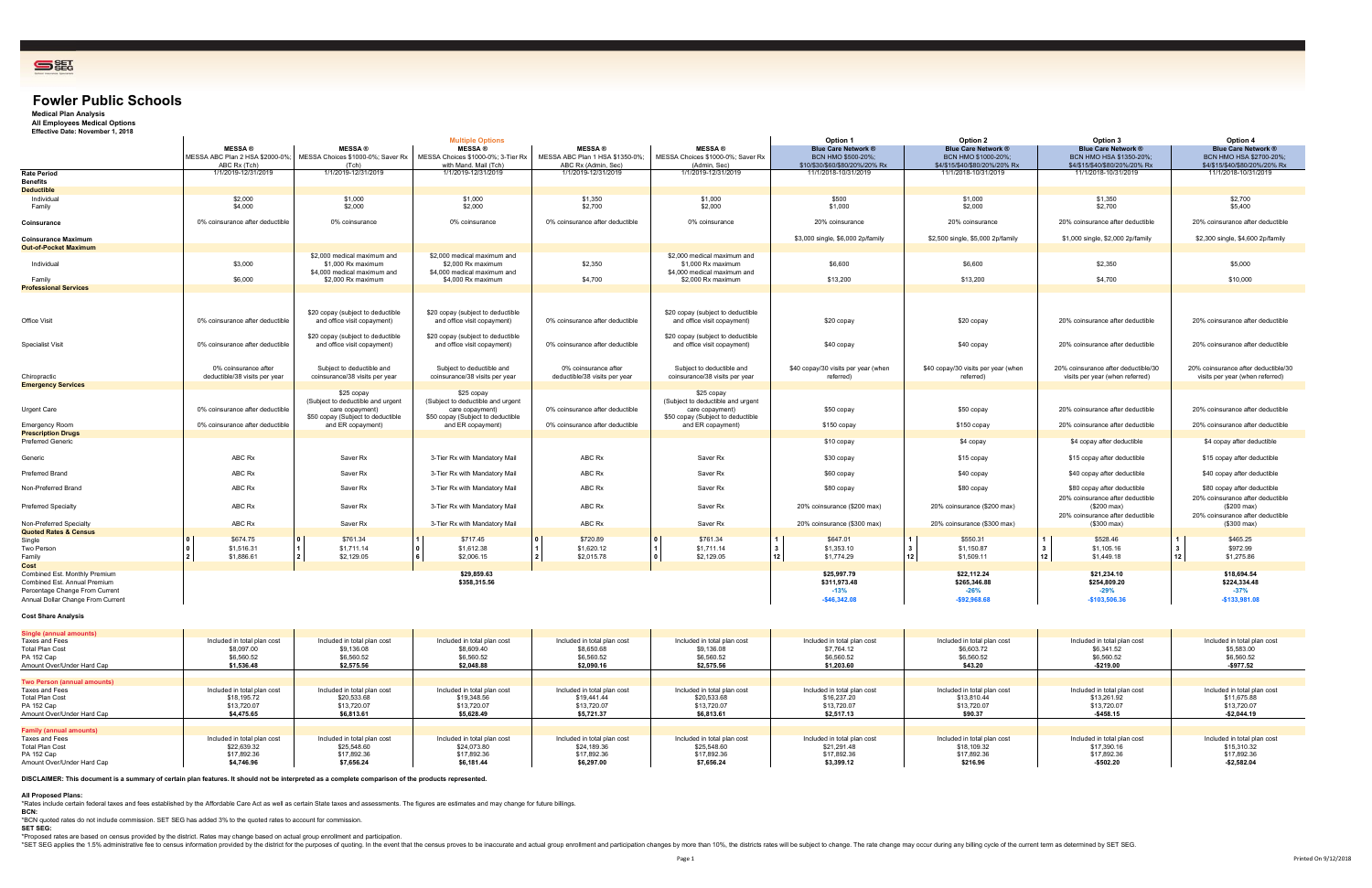Shading Color Blue2Blue2 BluBlue2Blue2 BluBlue2Blue2 BluBlue2Blue2 Blu

## **Fowler Public Schools**

**Medical Plan Analysis All Employees Medical Options Effective Date: November 1, 2018**

| Lifective Date: November 1, 2010                                                                    |                                                                    |                                                                                                                              | <b>Multiple Options</b>                                                                                                      |                                                                         |                                                                                                                              | Option 1                                                                                   | Option 2                                                                                          | Option 3                                                                                                          | Option 4                                                                                                          |
|-----------------------------------------------------------------------------------------------------|--------------------------------------------------------------------|------------------------------------------------------------------------------------------------------------------------------|------------------------------------------------------------------------------------------------------------------------------|-------------------------------------------------------------------------|------------------------------------------------------------------------------------------------------------------------------|--------------------------------------------------------------------------------------------|---------------------------------------------------------------------------------------------------|-------------------------------------------------------------------------------------------------------------------|-------------------------------------------------------------------------------------------------------------------|
|                                                                                                     | <b>MESSA®</b><br>MESSA ABC Plan 2 HSA \$2000-0%; ABC<br>Rx (Tch)   | <b>MESSA</b> <sup>®</sup><br>MESSA Choices \$1000-0%; Saver Rx (Tch)                                                         | <b>MESSA®</b><br>MESSA Choices \$1000-0%; 3-Tier Rx with<br>Mand, Mail (Tch)                                                 | <b>MESSA®</b><br>MESSA ABC Plan 1 HSA \$1350-0%; ABC Rx<br>(Admin, Sec) | <b>MESSA®</b><br>MESSA Choices \$1000-0%; Saver Rx<br>(Admin, Sec)                                                           | Blue Cross Blue Shield of Michigan ®<br>BCBSM SB PPO \$1000;<br>\$15/\$50/50%/20%/25% Rx   | Blue Cross Blue Shield of Michigan ®<br>BCBSM SB PPO HSA \$1350-20%;<br>\$10/\$40/\$80/15%/25% Rx | Blue Cross Blue Shield of Michigan ®<br>BCBSM SB PPO HSA \$1450-<br>0%;\$20/\$60/50%/20%/25% Rx                   | Blue Cross Blue Shield of Michigan ®<br>BCBSM SB PPO HSA \$2700-0%;<br>\$15/\$50/50%/20%/25% Rx                   |
| <b>Rate Period</b>                                                                                  | 1/1/2019-12/31/2019                                                | 1/1/2019-12/31/2019                                                                                                          | 1/1/2019-12/31/2019                                                                                                          | 1/1/2019-12/31/2019                                                     | 1/1/2019-12/31/2019                                                                                                          | 11/1/2018-10/31/2019                                                                       | 11/1/2018-10/31/2019                                                                              | 11/1/2018-10/31/2019                                                                                              | 11/1/2018-10/31/2019                                                                                              |
| <b>Benefits</b><br><b>Deductible</b>                                                                |                                                                    |                                                                                                                              |                                                                                                                              |                                                                         |                                                                                                                              |                                                                                            |                                                                                                   |                                                                                                                   |                                                                                                                   |
| Individual                                                                                          | \$2,000                                                            | \$1,000                                                                                                                      | \$1,000                                                                                                                      | \$1,350                                                                 | \$1,000                                                                                                                      | \$1,000                                                                                    | \$1,350                                                                                           | \$1,450                                                                                                           | \$2,700                                                                                                           |
| Family                                                                                              | \$4,000                                                            | \$2,000                                                                                                                      | \$2,000                                                                                                                      | \$2,700                                                                 | \$2,000                                                                                                                      | \$2,000                                                                                    | \$2,700                                                                                           | \$2,900                                                                                                           | \$5,400                                                                                                           |
| Coinsurance                                                                                         | 0% coinsurance after deductible                                    | 0% coinsurance                                                                                                               | 0% coinsurance                                                                                                               | 0% coinsurance after deductible                                         | 0% coinsurance                                                                                                               | 20% coinsurance                                                                            | 20% coinsurance after deductible                                                                  | 0% coinsurance after deductible                                                                                   | 0% coinsurance after deductible                                                                                   |
| <b>Coinsurance Maximum</b>                                                                          |                                                                    |                                                                                                                              |                                                                                                                              |                                                                         |                                                                                                                              | \$2,000 single. \$4,000 2p/family                                                          | \$1,000 single, \$2,000 2p/family                                                                 | \$0 single, \$0 2p/family                                                                                         | \$0 single, \$0 2p/family                                                                                         |
| <b>Out-of-Pocket Maximum</b>                                                                        |                                                                    |                                                                                                                              |                                                                                                                              |                                                                         |                                                                                                                              |                                                                                            |                                                                                                   |                                                                                                                   |                                                                                                                   |
| Individual                                                                                          | \$3,000                                                            | \$2,000 medical maximum and \$1,000<br>Rx maximum<br>\$4,000 medical maximum and \$2,000                                     | \$2,000 medical maximum and \$2,000<br>Rx maximum<br>\$4,000 medical maximum and \$4,000                                     | \$2,350                                                                 | \$2,000 medical maximum and \$1,000<br>Rx maximum<br>\$4,000 medical maximum and \$2,000                                     | \$6,600                                                                                    | \$2,350                                                                                           | \$2,450                                                                                                           | \$5,000                                                                                                           |
| Family                                                                                              | \$6,000                                                            | Rx maximum                                                                                                                   | Rx maximum                                                                                                                   | \$4,700                                                                 | Rx maximum                                                                                                                   | \$13,200                                                                                   | \$4,700                                                                                           | \$4,900                                                                                                           | \$10,000                                                                                                          |
| <b>Professional Services</b><br>Office Visit                                                        | 0% coinsurance after deductible                                    | \$20 copay (subject to deductible and<br>office visit copayment)<br>\$20 copay (subject to deductible and                    | \$20 copay (subject to deductible and<br>office visit copayment)<br>\$20 copay (subject to deductible and                    | 0% coinsurance after deductible                                         | \$20 copay (subject to deductible and<br>office visit copayment)<br>\$20 copay (subject to deductible and                    | \$20 copay                                                                                 | 20% coinsurance after deductible                                                                  | 0% coinsurance after deductible                                                                                   | 0% coinsurance after deductible                                                                                   |
| <b>Specialist Visit</b>                                                                             | 0% coinsurance after deductible                                    | office visit copayment)                                                                                                      | office visit copayment)                                                                                                      | 0% coinsurance after deductible                                         | office visit copayment)                                                                                                      | \$40 copay                                                                                 | 20% coinsurance after deductible<br>20% coinsurance after deductible/30                           | 0% coinsurance after deductible                                                                                   | 0% coinsurance after deductible                                                                                   |
| Chiropractic                                                                                        | 0% coinsurance after deductible/38<br>visits per year              | Subiect to deductible and<br>coinsurance/38 visits per year                                                                  | Subject to deductible and<br>coinsurance/38 visits per year                                                                  | 0% coinsurance after deductible/38<br>visits per year                   | Subject to deductible and<br>coinsurance/38 visits per year                                                                  | \$30 copay/30 visits per year (combined<br>with PT and OT)                                 | visits per year (combined with PT and<br>OT)                                                      | 0% coinsurance after deductible/30 visits<br>per year (combined with PT and OT)                                   | 0% coinsurance after deductible/30 visits<br>per year (combined with PT and OT)                                   |
| <b>Emergency Services</b>                                                                           |                                                                    |                                                                                                                              |                                                                                                                              |                                                                         |                                                                                                                              |                                                                                            |                                                                                                   |                                                                                                                   |                                                                                                                   |
| Urgent Care<br>Emergency Room                                                                       | 0% coinsurance after deductible<br>0% coinsurance after deductible | \$25 copay<br>(Subject to deductible and urgent care<br>copayment)<br>\$50 copay (Subject to deductible and<br>ER copayment) | \$25 copay<br>(Subject to deductible and urgent care<br>copayment)<br>\$50 copay (Subject to deductible and<br>ER copayment) | 0% coinsurance after deductible<br>0% coinsurance after deductible      | \$25 copay<br>(Subject to deductible and urgent care<br>copayment)<br>\$50 copay (Subject to deductible and<br>ER copayment) | \$60 copay<br>\$150 copay                                                                  | 20% coinsurance after deductible<br>20% coinsurance after deductible                              | 0% coinsurance after deductible<br>0% coinsurance after deductible                                                | 0% coinsurance after deductible<br>0% coinsurance after deductible                                                |
| <b>Prescription Drugs</b>                                                                           |                                                                    |                                                                                                                              |                                                                                                                              |                                                                         |                                                                                                                              |                                                                                            |                                                                                                   |                                                                                                                   |                                                                                                                   |
| Preferred Generic                                                                                   |                                                                    |                                                                                                                              |                                                                                                                              |                                                                         |                                                                                                                              |                                                                                            |                                                                                                   |                                                                                                                   |                                                                                                                   |
| Generic                                                                                             | ABC Rx                                                             | Saver Rx                                                                                                                     | 3-Tier Rx with Mandatory Mail                                                                                                | ABC Rx                                                                  | Saver Rx                                                                                                                     | \$15 copay                                                                                 | \$10 copay after deductible                                                                       | \$20 copay after deductible                                                                                       | \$15 copay after deductible                                                                                       |
| <b>Preferred Brand</b>                                                                              | ABC Rx                                                             | Saver Rx                                                                                                                     | 3-Tier Rx with Mandatory Mail                                                                                                | ABC Rx                                                                  | Saver Rx                                                                                                                     | \$50 copay                                                                                 | \$40 copay after deductible                                                                       | \$60 copay after deductible                                                                                       | \$50 copay after deductible                                                                                       |
| Non-Preferred Brand                                                                                 | ABC Rx                                                             | Saver Rx                                                                                                                     | 3-Tier Rx with Mandatory Mail                                                                                                | ABC Rx                                                                  | Saver Rx                                                                                                                     | \$70 copay or 50% of the approved<br>amount whichever is greater but no more<br>than \$100 | \$80 copay after deductible                                                                       | after deductible, you pay \$80 or 50% of<br>the approved amount (whichever is<br>greater), but no more than \$100 | after deductible, you pay \$70 or 50% of<br>the approved amount (whichever is<br>greater), but no more than \$100 |
| <b>Preferred Specialty</b>                                                                          | ABC Rx                                                             | Saver Rx                                                                                                                     | 3-Tier Rx with Mandatory Mail                                                                                                | ABC Rx                                                                  | Saver Rx                                                                                                                     | 20% of approved amount but no more<br>than \$200                                           | after deductible, you pay 15% of<br>approved amount, but no more than \$150                       | after deductible, you pay 20% of<br>approved amount, but no more than \$200                                       | after deductible, you pay 20% of<br>approved amount, but no more than \$200                                       |
| Non-Preferred Specialty<br><b>Quoted Rates &amp; Census</b>                                         | ABC Rx                                                             | Saver Rx                                                                                                                     | 3-Tier Rx with Mandatory Mail                                                                                                | ABC Rx                                                                  | Saver Rx                                                                                                                     | 25% of approved amount but no more<br>than \$300                                           | after deductible, you pay 25% of<br>approved amount, but no more than \$300                       | after deductible, you pay 25% of<br>approved amount, but no more than \$300                                       | after deductible, you pay 25% of<br>approved amount, but no more than \$300                                       |
| Single<br>Two Person                                                                                | \$674.75<br>\$1,516.31                                             | \$761.34<br>\$1,711.14                                                                                                       | \$717.45<br>\$1,612.38                                                                                                       | \$720.89<br>\$1,620.12                                                  | \$761.34<br>\$1,711.14                                                                                                       | \$649.83<br>\$1,359.00<br>12                                                               | \$648.79<br>\$1,356.82<br>12                                                                      | \$669.24<br>\$1,399.60<br>12                                                                                      | \$571.82<br>\$1,195.86<br>\$1,568.10                                                                              |
| Family<br>Cost                                                                                      | \$1,886.61                                                         | \$2,129.05                                                                                                                   | \$2,006.15                                                                                                                   | \$2,015.78                                                              | \$2,129.05                                                                                                                   | \$1,782.03                                                                                 | \$1,779.17                                                                                        | \$1,835.27                                                                                                        |                                                                                                                   |
| Combined Est. Monthly Premium                                                                       |                                                                    |                                                                                                                              | \$29,859.63                                                                                                                  |                                                                         |                                                                                                                              | \$26,111.19                                                                                | \$26,069.29                                                                                       | \$26,891.28                                                                                                       | \$22,976.60                                                                                                       |
| Combined Est. Annual Premium<br>Percentage Change From Current<br>Annual Dollar Change From Current |                                                                    |                                                                                                                              | \$358,315.56                                                                                                                 |                                                                         |                                                                                                                              | \$313,334.28<br>$-13%$<br>$-$44,981.28$                                                    | \$312,831.48<br>$-13%$<br>$-$45,484.08$                                                           | \$322,695.36<br>$-10%$<br>$-$35,620.20$                                                                           | \$275,719.20<br>$-23%$<br>$-$82,596.36$                                                                           |

#### **Cost Share Analysis**

| <b>Single (annual amounts)</b><br>Taxes and Fees<br><b>Total Plan Cost</b><br>PA 152 Cap<br>Amount Over/Under Hard Cap | Included in total plan cost<br>\$8,097.00<br>\$6,560.52<br>\$1,536.48   | Included in total plan cost<br>\$9,136.08<br>\$6,560.52<br>\$2.575.56   | Included in total plan cost<br>\$8,609.40<br>\$6,560.52<br>\$2.048.88   | Included in total plan cost<br>\$8,650.68<br>\$6,560.52<br>\$2.090.16   | Included in total plan cost<br>\$9,136.0<br>\$6,560.5.<br>\$2,575.56    | Included in total plan cost<br>\$7,797.96<br>\$6,560.52<br>\$1,237.44   | Included in total plan cost<br>\$7,785.48<br>\$6,560.52<br>\$1.224.96   | Included in total plan cost<br>\$8,030.88<br>\$6,560.52<br>\$1,470.36   | Included in total plan cost<br>\$6,861.84<br>\$6,560.52<br>\$301.32   |
|------------------------------------------------------------------------------------------------------------------------|-------------------------------------------------------------------------|-------------------------------------------------------------------------|-------------------------------------------------------------------------|-------------------------------------------------------------------------|-------------------------------------------------------------------------|-------------------------------------------------------------------------|-------------------------------------------------------------------------|-------------------------------------------------------------------------|-----------------------------------------------------------------------|
| <b>Two Person (annual amounts)</b>                                                                                     |                                                                         |                                                                         |                                                                         |                                                                         |                                                                         |                                                                         |                                                                         |                                                                         |                                                                       |
| Taxes and Fees<br><b>Total Plan Cost</b><br>PA 152 Cap<br>Amount Over/Under Hard Cap                                   | Included in total plan cost<br>\$18,195.72<br>\$13,720.07<br>\$4,475.65 | Included in total plan cost<br>\$20,533.68<br>\$13,720.07<br>\$6,813.61 | Included in total plan cost<br>\$19,348.56<br>\$13,720.07<br>\$5,628.49 | Included in total plan cost<br>\$19,441.44<br>\$13,720.07<br>\$5,721.37 | Included in total plan cost<br>\$20,533,68<br>\$13,720.07<br>\$6,813.61 | Included in total plan cost<br>\$16,308,00<br>\$13,720.07<br>\$2,587.93 | Included in total plan cost<br>\$16,281.84<br>\$13,720.07<br>\$2,561.77 | Included in total plan cost<br>\$16,795.20<br>\$13,720.07<br>\$3,075.13 | Included in total plan cost<br>\$14,350.32<br>\$13,720.07<br>\$630.25 |
| <b>Family (annual amounts)</b>                                                                                         |                                                                         |                                                                         |                                                                         |                                                                         |                                                                         |                                                                         |                                                                         |                                                                         |                                                                       |
| Taxes and Fees<br><b>Total Plan Cost</b><br>PA 152 Cap<br>Amount Over/Under Hard Cap                                   | Included in total plan cost<br>\$22,639.32<br>\$17,892.36<br>\$4,746.96 | Included in total plan cost<br>\$25,548.60<br>\$17,892.36<br>\$7,656.24 | Included in total plan cost<br>\$24,073.80<br>\$17,892.36<br>\$6,181.44 | Included in total plan cost<br>\$24,189.36<br>\$17,892.36<br>\$6,297.00 | Included in total plan cost<br>\$25,548.60<br>\$17,892.36<br>\$7,656.24 | Included in total plan cost<br>\$21,384.36<br>\$17,892.36<br>\$3,492.00 | Included in total plan cost<br>\$21,350.04<br>\$17,892.36<br>\$3,457.68 | Included in total plan cost<br>\$22,023.24<br>\$17,892.36<br>\$4,130.88 | Included in total plan cost<br>\$18,817.20<br>\$17,892.36<br>\$924.84 |

**DISCLAIMER: This document is a summary of certain plan features. It should not be interpreted as a complete comparison of the products represented.**

All Proposed Plans:<br>"Rates include certain federal taxes and fees established by the Affordable Care Act as well as certain State taxes and assessments. The figures are estimates and may change for future billings.<br>BCBSM:

\*BCBSM quoted rates do not include commission. SET SEG has added 3% to the quoted rates to account for commission. **SET SEG:**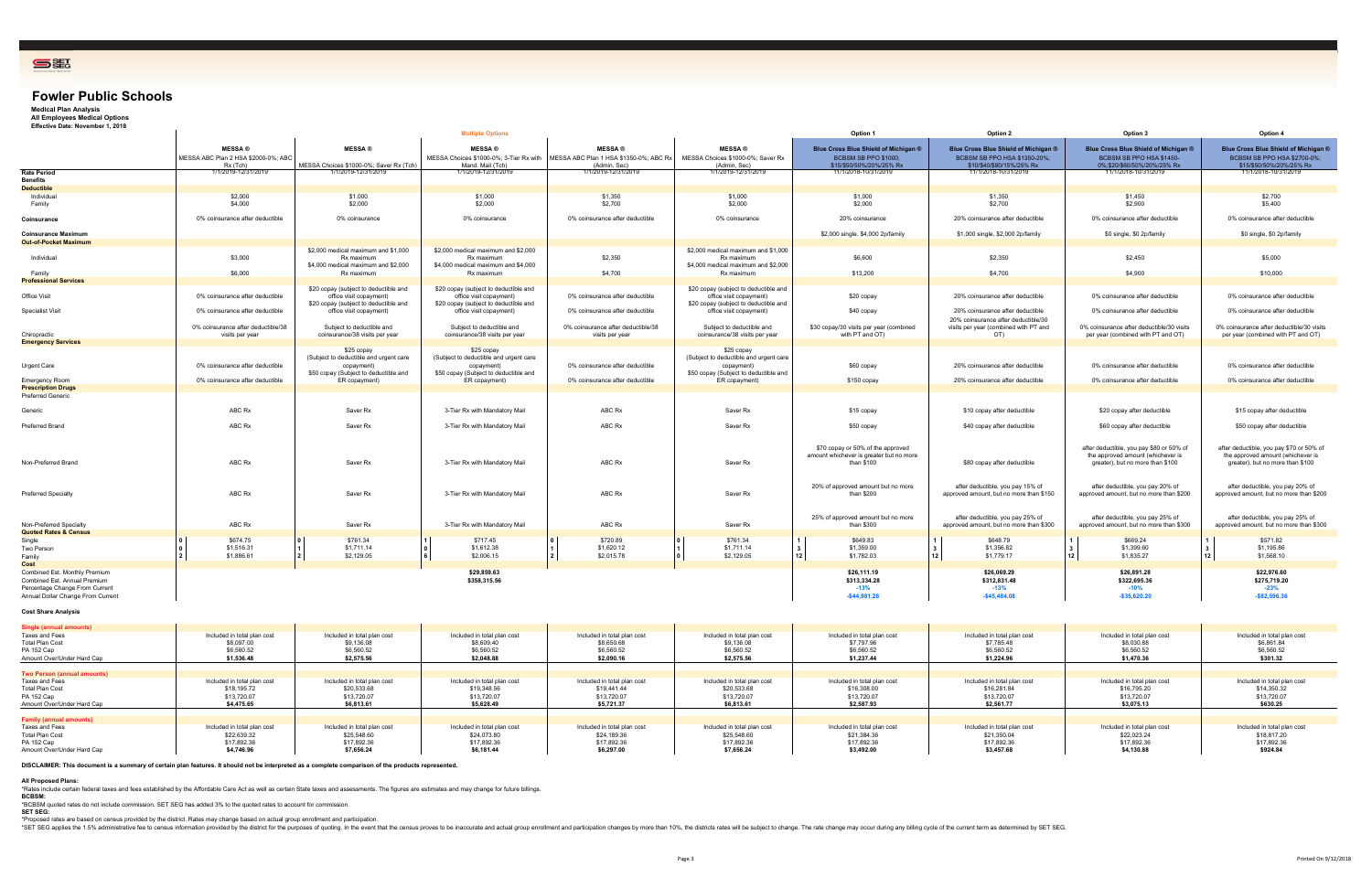Shading Color GreeGreen GreGreeGreen GreGreeGreen Gre



## **Fowler Public Schools**

 $\mathbf{r}$ 

**Medical Plan Analysis**

**All Employees Medical Options Effective Date: November 1, 2018**

|                                                                                                                 | Option 1                                                                                                                       | Option 2                                                                                                             | Option 3                                                                                                             |
|-----------------------------------------------------------------------------------------------------------------|--------------------------------------------------------------------------------------------------------------------------------|----------------------------------------------------------------------------------------------------------------------|----------------------------------------------------------------------------------------------------------------------|
| <b>MESSA®</b><br>hoices \$1000-0%; Saver Rx<br>(Admin, Sec)                                                     | <b>Priority Health ®</b><br>PH POS \$1000-20%;<br>\$20/\$20/\$60/\$80/20%/20% Rx                                               | <b>Priority Health ®</b><br>PH POS HSA \$1400-10%;<br>\$20/\$20/\$60/\$80/20%/20% Rx                                 | <b>Priority Health ®</b><br>PH POS HSA \$2000-30%;<br>\$20/\$20/\$60/\$80/20%/20% Rx                                 |
| 1/1/2019-12/31/2019                                                                                             | 11/1/2018-10/31/2019                                                                                                           | 11/1/2018-10/31/2019                                                                                                 | 11/1/2018-10/31/2019                                                                                                 |
| \$1,000<br>\$2,000                                                                                              | \$1,000 embedded<br>\$2,000 embedded                                                                                           | \$1,400 aggregate<br>\$2,800 aggregate                                                                               | \$2,000 aggregate<br>\$4,000 aggregate                                                                               |
| 0% coinsurance                                                                                                  | 20% coinsurance<br>\$3,500 embedded single, \$7,000<br>embedded 2p/family                                                      | 10% coinsurance after deductible<br>\$2,100 single, \$4,200 2p/family                                                | 30% coinsurance after deductible<br>\$4,550 single, \$9,100 2p/family                                                |
| medical maximum and \$1,000<br>Rx maximum<br>medical maximum and \$2,000<br>Rx maximum                          | \$7,350 embedded<br>\$14,700 embedded                                                                                          | \$3,500 aggregate<br>\$7,000 aggregate                                                                               | \$6,550 embedded<br>\$13,100 embedded                                                                                |
| bay (subject to deductible and<br>office visit copayment)<br>bay (subject to deductible and                     | \$20 copay - deductible doesn't apply                                                                                          | 10% coinsurance after deductible                                                                                     | 30% coinsurance after deductible                                                                                     |
| office visit copayment)<br>ubject to deductible and<br>surance/38 visits per year                               | \$50 copay - deductible doesn't apply<br>\$50 copay - deductible doesn't apply/30<br>visits per year (combined with PT and OT) | 10% coinsurance after deductible<br>10% coinsurance after deductible/30 visits<br>per year (combined with PT and OT) | 30% coinsurance after deductible<br>30% coinsurance after deductible/30 visits<br>per year (combined with PT and OT) |
| \$25 copay<br>ect to deductible and urgent<br>care copayment)<br>ay (Subject to deductible and<br>ER copayment) | \$75 copay - deductible doesn't apply<br>\$150 copay after deductible                                                          | 10% coinsurance after deductible<br>10% coinsurance after deductible                                                 | 30% coinsurance after deductible<br>30% coinsurance after deductible                                                 |
|                                                                                                                 | \$20 copay before deductible                                                                                                   | \$20 copay after deductible                                                                                          | \$20 copay after deductible                                                                                          |
| Saver Rx                                                                                                        | \$20 copay before deductible                                                                                                   | \$20 copay after deductible                                                                                          | \$20 copay after deductible                                                                                          |
| Saver Rx                                                                                                        | \$60 copay before deductible                                                                                                   | \$60 copay after deductible                                                                                          | \$60 copay after deductible                                                                                          |
| Saver Rx                                                                                                        | \$80 copay before deductible                                                                                                   | \$80 copay after deductible                                                                                          | \$80 copay after deductible                                                                                          |
| Saver <sub>Rx</sub>                                                                                             | 20% coinsurance before deductible                                                                                              | 20% coinsurance after deductible                                                                                     | 20% coinsurance after deductible                                                                                     |
| Saver Rx                                                                                                        | 20% coinsurance before deductible                                                                                              | 20% coinsurance after deductible                                                                                     | 20% coinsurance after deductible                                                                                     |
| \$761.34<br>\$1,711.14<br>\$2,129.05                                                                            | 1<br>\$693.27<br>\$1,449.84<br>3<br>12<br>\$1,901.16                                                                           | 1<br>\$654.03<br>\$1,367.79<br>3<br>12<br>\$1,793.55                                                                 | 1<br>\$546.27<br>\$1,142.42<br>3<br>12<br>\$1,498.03                                                                 |
|                                                                                                                 | \$27,856.71<br>\$334,280.52<br>$-7%$<br>$-$24,035.04$                                                                          | \$26,280.00<br>\$315,360.00<br>$-12%$<br>$-$ \$42,955.56                                                             | \$21,949.89<br>\$263,398.68<br>$-26%$<br>$-$94,916.88$                                                               |
| cluded in total plan cost<br>\$9,136.08<br>\$6,560.52<br>\$2,575.56                                             | Included in total plan cost<br>\$8,319.24<br>\$6,560.52<br>\$1,758.72                                                          | Included in total plan cost<br>\$7,848.36<br>\$6,560.52<br>\$1,287.84                                                | Included in total plan cost<br>\$6,555.24<br>\$6,560.52<br>\$5.28                                                    |
|                                                                                                                 |                                                                                                                                |                                                                                                                      |                                                                                                                      |

|                                   |                                    |                                         | <b>Multiple Options</b>                 |                                     |                                       | <b>Option 1</b>                           | Option 2                                   | Option 3                            |
|-----------------------------------|------------------------------------|-----------------------------------------|-----------------------------------------|-------------------------------------|---------------------------------------|-------------------------------------------|--------------------------------------------|-------------------------------------|
|                                   | <b>MESSA®</b>                      | <b>MESSA</b> <sup>®</sup>               | <b>MESSA®</b>                           | <b>MESSA®</b>                       | <b>MESSA</b> ®                        | <b>Priority Health ®</b>                  | <b>Priority Health ®</b>                   | <b>Priority Health ®</b>            |
|                                   | MESSA ABC Plan 2 HSA \$2000-0%;    |                                         | MESSA Choices \$1000-0%; 3-Tier Rx with | MESSA ABC Plan 1 HSA \$1350-0%; ABC | MESSA Choices \$1000-0%; Saver Rx     | PH POS \$1000-20%                         | PH POS HSA \$1400-10%;                     | PH POS HSA \$2000-30%;              |
|                                   | ABC Rx (Tch)                       | MESSA Choices \$1000-0%; Saver Rx (Tch) | Mand, Mail (Tch)                        | Rx (Admin, Sec)                     | (Admin, Sec)                          | \$20/\$20/\$60/\$80/20%/20% Rx            | \$20/\$20/\$60/\$80/20%/20% Rx             | \$20/\$20/\$60/\$80/20%/20% R>      |
| Rate Period                       | 1/1/2019-12/31/2019                | 1/1/2019-12/31/2019                     | 1/1/2019-12/31/2019                     | 1/1/2019-12/31/2019                 | 1/1/2019-12/31/2019                   | 11/1/2018-10/31/2019                      | 11/1/2018-10/31/2019                       | 11/1/2018-10/31/2019                |
| Benefits                          |                                    |                                         |                                         |                                     |                                       |                                           |                                            |                                     |
| <b>Deductible</b>                 |                                    |                                         |                                         |                                     |                                       |                                           |                                            |                                     |
| Individual                        | \$2,000                            | \$1,000                                 | \$1,000                                 | \$1,350                             | \$1,000                               | \$1,000 embedded                          | \$1,400 aggregate                          | \$2,000 aggregate                   |
| Family                            | \$4,000                            | \$2,000                                 | \$2,000                                 | \$2,700                             | \$2,000                               | \$2,000 embedded                          | \$2,800 aggregate                          | \$4,000 aggregate                   |
|                                   |                                    |                                         |                                         |                                     |                                       |                                           |                                            |                                     |
| Coinsurance                       | 0% coinsurance after deductible    | 0% coinsurance                          | 0% coinsurance                          | 0% coinsurance after deductible     | 0% coinsurance                        | 20% coinsurance                           | 10% coinsurance after deductible           | 30% coinsurance after deductible    |
|                                   |                                    |                                         |                                         |                                     |                                       | \$3,500 embedded single, \$7,000          |                                            |                                     |
| <b>Coinsurance Maximum</b>        |                                    |                                         |                                         |                                     |                                       | embedded 2p/family                        | \$2,100 single, \$4,200 2p/family          | \$4,550 single, \$9,100 2p/family   |
| <b>Out-of-Pocket Maximum</b>      |                                    |                                         |                                         |                                     |                                       |                                           |                                            |                                     |
|                                   |                                    |                                         |                                         |                                     |                                       |                                           |                                            |                                     |
|                                   |                                    | \$2,000 medical maximum and \$1,000     | \$2,000 medical maximum and \$2,000     |                                     | \$2,000 medical maximum and \$1,000   |                                           |                                            |                                     |
| Individual                        | \$3,000                            | Rx maximum                              | Rx maximum                              | \$2,350                             | Rx maximum                            | \$7,350 embedded                          | \$3,500 aggregate                          | \$6,550 embedded                    |
|                                   |                                    | \$4,000 medical maximum and \$2,000     | \$4,000 medical maximum and \$4,000     |                                     | \$4,000 medical maximum and \$2,000   |                                           |                                            |                                     |
| Family                            | \$6,000                            | Rx maximum                              | Rx maximum                              | \$4,700                             | Rx maximum                            | \$14,700 embedded                         | \$7,000 aggregate                          | \$13,100 embedded                   |
| <b>Professional Services</b>      |                                    |                                         |                                         |                                     |                                       |                                           |                                            |                                     |
|                                   |                                    | \$20 copay (subject to deductible and   | \$20 copay (subject to deductible and   |                                     | \$20 copay (subject to deductible and |                                           |                                            |                                     |
| <b>Office Visit</b>               | 0% coinsurance after deductible    | office visit copayment)                 | office visit copayment)                 | 0% coinsurance after deductible     | office visit copayment)               | \$20 copay - deductible doesn't apply     | 10% coinsurance after deductible           | 30% coinsurance after deductible    |
|                                   |                                    | \$20 copay (subject to deductible and   | \$20 copay (subject to deductible and   |                                     | \$20 copay (subject to deductible and |                                           |                                            |                                     |
| <b>Specialist Visit</b>           | 0% coinsurance after deductible    | office visit copayment)                 | office visit copayment)                 | 0% coinsurance after deductible     | office visit copayment)               | \$50 copay - deductible doesn't apply     | 10% coinsurance after deductible           | 30% coinsurance after deductible    |
|                                   |                                    |                                         |                                         |                                     |                                       |                                           |                                            |                                     |
|                                   | 0% coinsurance after deductible/38 | Subject to deductible and               | Subject to deductible and               | 0% coinsurance after deductible/38  | Subject to deductible and             | \$50 copay - deductible doesn't apply/30  | 10% coinsurance after deductible/30 visits | 30% coinsurance after deductible/30 |
| Chiropractic                      | visits per year                    | coinsurance/38 visits per year          | coinsurance/38 visits per year          | visits per year                     | coinsurance/38 visits per year        | visits per year (combined with PT and OT) | per year (combined with PT and OT)         | per year (combined with PT and O    |
| <b>Emergency Services</b>         |                                    |                                         |                                         |                                     |                                       |                                           |                                            |                                     |
|                                   |                                    | \$25 copay                              | \$25 copay                              |                                     | \$25 copay                            |                                           |                                            |                                     |
|                                   |                                    | (Subject to deductible and urgent       | (Subject to deductible and urgent       |                                     | (Subject to deductible and urgent     |                                           |                                            |                                     |
|                                   | 0% coinsurance after deductible    |                                         |                                         | 0% coinsurance after deductible     |                                       |                                           | 10% coinsurance after deductible           | 30% coinsurance after deductible    |
| Urgent Care                       |                                    | care copayment)                         | care copayment)                         |                                     | care copayment)                       | \$75 copay - deductible doesn't apply     |                                            |                                     |
|                                   |                                    | \$50 copay (Subject to deductible and   | \$50 copay (Subject to deductible and   |                                     | \$50 copay (Subject to deductible and |                                           |                                            |                                     |
| Emergency Room                    | 0% coinsurance after deductible    | ER copayment)                           | ER copayment)                           | 0% coinsurance after deductible     | ER copayment)                         | \$150 copay after deductible              | 10% coinsurance after deductible           | 30% coinsurance after deductible    |
| <b>Prescription Drugs</b>         |                                    |                                         |                                         |                                     |                                       |                                           |                                            |                                     |
| <b>Preferred Generic</b>          |                                    |                                         |                                         |                                     |                                       | \$20 copay before deductible              | \$20 copay after deductible                | \$20 copay after deductible         |
|                                   |                                    |                                         |                                         |                                     |                                       |                                           |                                            |                                     |
| Generic                           | ABC Rx                             | Saver Rx                                | 3-Tier Rx with Mandatory Mail           | ABC Rx                              | Saver Rx                              | \$20 copay before deductible              | \$20 copay after deductible                | \$20 copay after deductible         |
|                                   |                                    |                                         |                                         |                                     |                                       |                                           |                                            |                                     |
| Preferred Brand                   | ABC Rx                             | Saver Rx                                | 3-Tier Rx with Mandatory Mail           | ABC Rx                              | Saver Rx                              | \$60 copay before deductible              | \$60 copay after deductible                | \$60 copay after deductible         |
|                                   |                                    |                                         |                                         |                                     |                                       |                                           |                                            |                                     |
|                                   |                                    |                                         |                                         |                                     |                                       |                                           |                                            |                                     |
| Non-Preferred Brand               | ABC Rx                             | Saver Rx                                | 3-Tier Rx with Mandatory Mail           | ABC Rx                              | Saver Rx                              | \$80 copay before deductible              | \$80 copay after deductible                | \$80 copay after deductible         |
|                                   |                                    |                                         |                                         |                                     |                                       |                                           |                                            |                                     |
|                                   |                                    |                                         |                                         |                                     |                                       |                                           |                                            |                                     |
| <b>Preferred Specialty</b>        | ABC Rx                             | Saver Rx                                | 3-Tier Rx with Mandatory Mail           | ABC Rx                              | Saver Rx                              | 20% coinsurance before deductible         | 20% coinsurance after deductible           | 20% coinsurance after deductible    |
|                                   |                                    |                                         |                                         |                                     |                                       |                                           |                                            |                                     |
|                                   |                                    |                                         |                                         |                                     |                                       |                                           |                                            |                                     |
| Non-Preferred Specialty           | ABC Rx                             | Saver Rx                                | 3-Tier Rx with Mandatory Mail           | ABC Rx                              | Saver Rx                              | 20% coinsurance before deductible         | 20% coinsurance after deductible           | 20% coinsurance after deductible    |
| <b>Quoted Rates &amp; Census</b>  |                                    |                                         |                                         |                                     |                                       |                                           |                                            |                                     |
| Single                            | \$674.75                           | \$761.34                                | \$717.45                                | \$720.89                            | \$761.34                              | \$693.27                                  | \$654.03                                   | \$546.27                            |
| Two Person                        | \$1,516.31                         | \$1,711.14                              | \$1,612.38                              | \$1,620.12                          | \$1,711.14                            | \$1,449.84<br>l 3                         | \$1,367.79<br>$\mathbf{3}$                 | \$1,142.42                          |
| Family                            | \$1,886.61                         | \$2,129.05                              | \$2,006.15                              | \$2,015.78                          | \$2,129.05                            | 12 <sub>1</sub><br>\$1,901.16             | 12<br>\$1,793.55                           | 12<br>\$1,498.03                    |
| Cost                              |                                    |                                         |                                         |                                     |                                       |                                           |                                            |                                     |
| Combined Est. Monthly Premium     |                                    |                                         | \$29,859.63                             |                                     |                                       | \$27,856.71                               | \$26,280.00                                | \$21,949.89                         |
| Combined Est. Annual Premium      |                                    |                                         | \$358,315.56                            |                                     |                                       | \$334,280.52                              | \$315,360.00                               | \$263,398.68                        |
|                                   |                                    |                                         |                                         |                                     |                                       |                                           |                                            |                                     |
| Percentage Change From Current    |                                    |                                         |                                         |                                     |                                       | $-7%$                                     | $-12%$                                     | $-26%$                              |
| Annual Dollar Change From Current |                                    |                                         |                                         |                                     |                                       | $-$ \$24,035.04                           | $-$42,955.56$                              | $-$94,916.88$                       |

### **Cost Share Analysis**

| Single (annual amounts)            |                             |                             |                             |                             |                             |                             |                             |                             |
|------------------------------------|-----------------------------|-----------------------------|-----------------------------|-----------------------------|-----------------------------|-----------------------------|-----------------------------|-----------------------------|
| Taxes and Fees                     | Included in total plan cost | Included in total plan cost | Included in total plan cost | Included in total plan cost | Included in total plan cost | Included in total plan cost | Included in total plan cost | Included in total plan cost |
| Total Plan Cost                    | \$8,097.00                  | \$9,136.08                  | \$8,609.40                  | \$8,650.68                  | \$9,136.08                  | \$8,319.24                  | \$7,848.36                  | \$6,555.24                  |
| PA 152 Cap                         | \$6,560.52                  | \$6,560.52                  | \$6,560.52                  | \$6,560.52                  | \$6,560.52                  | \$6,560.52                  | \$6,560.52                  | \$6,560.52                  |
| Amount Over/Under Hard Cap         | \$1,536.48                  | \$2,575.56                  | \$2,048.88                  | \$2,090.16                  | \$2,575.56                  | \$1,758.72                  | \$1,287.84                  | \$5.28                      |
|                                    |                             |                             |                             |                             |                             |                             |                             |                             |
| <b>Two Person (annual amounts)</b> |                             |                             |                             |                             |                             |                             |                             |                             |
| Taxes and Fees                     | Included in total plan cost | Included in total plan cost | Included in total plan cost | Included in total plan cost | Included in total plan cost | Included in total plan cost | Included in total plan cost | Included in total plan cost |
| Total Plan Cost                    | \$18,195.72                 | \$20,533.68                 | \$19,348.56                 | \$19,441.44                 | \$20,533.68                 | \$17,398.08                 | \$16,413.48                 | \$13,709.04                 |
| PA 152 Cap                         | \$13,720.07                 | \$13,720.07                 | \$13,720.07                 | \$13,720.07                 | \$13,720.07                 | \$13,720.07                 | \$13,720.07                 | \$13,720.07                 |
| Amount Over/Under Hard Cap         | \$4,475.65                  | \$6,813.61                  | \$5,628.49                  | \$5,721.37                  | \$6,813.61                  | \$3,678.01                  | \$2,693.41                  | -\$11.03                    |
| <b>Family (annual amounts)</b>     |                             |                             |                             |                             |                             |                             |                             |                             |
| Taxes and Fees                     | Included in total plan cost | Included in total plan cost | Included in total plan cost | Included in total plan cost | Included in total plan cost | Included in total plan cost | Included in total plan cost | Included in total plan cost |
| <b>Total Plan Cost</b>             | \$22,639.32                 | \$25,548.60                 | \$24,073.80                 | \$24,189.36                 | \$25,548.60                 | \$22,813.92                 | \$21,522.60                 | \$17,976.36                 |
| PA 152 Cap                         | \$17,892.36                 | \$17,892.36                 | \$17,892.36                 | \$17,892.36                 | \$17,892.36                 | \$17,892.36                 | \$17,892.36                 | \$17,892.36                 |
| Amount Over/Under Hard Cap         | \$4,746.96                  | \$7,656.24                  | \$6.181.44                  | \$6.297.00                  | \$7,656.24                  | \$4,921.56                  | \$3,630.24                  | \$84.00                     |

**DISCLAIMER: This document is a summary of certain plan features. It should not be interpreted as a complete comparison of the products represented.**

## **All Proposed Plans:**

\*Rates include certain federal taxes and fees established by the Affordable Care Act as well as certain State taxes and assessments. The figures are estimates and may change for future billings. **SET SEG:**